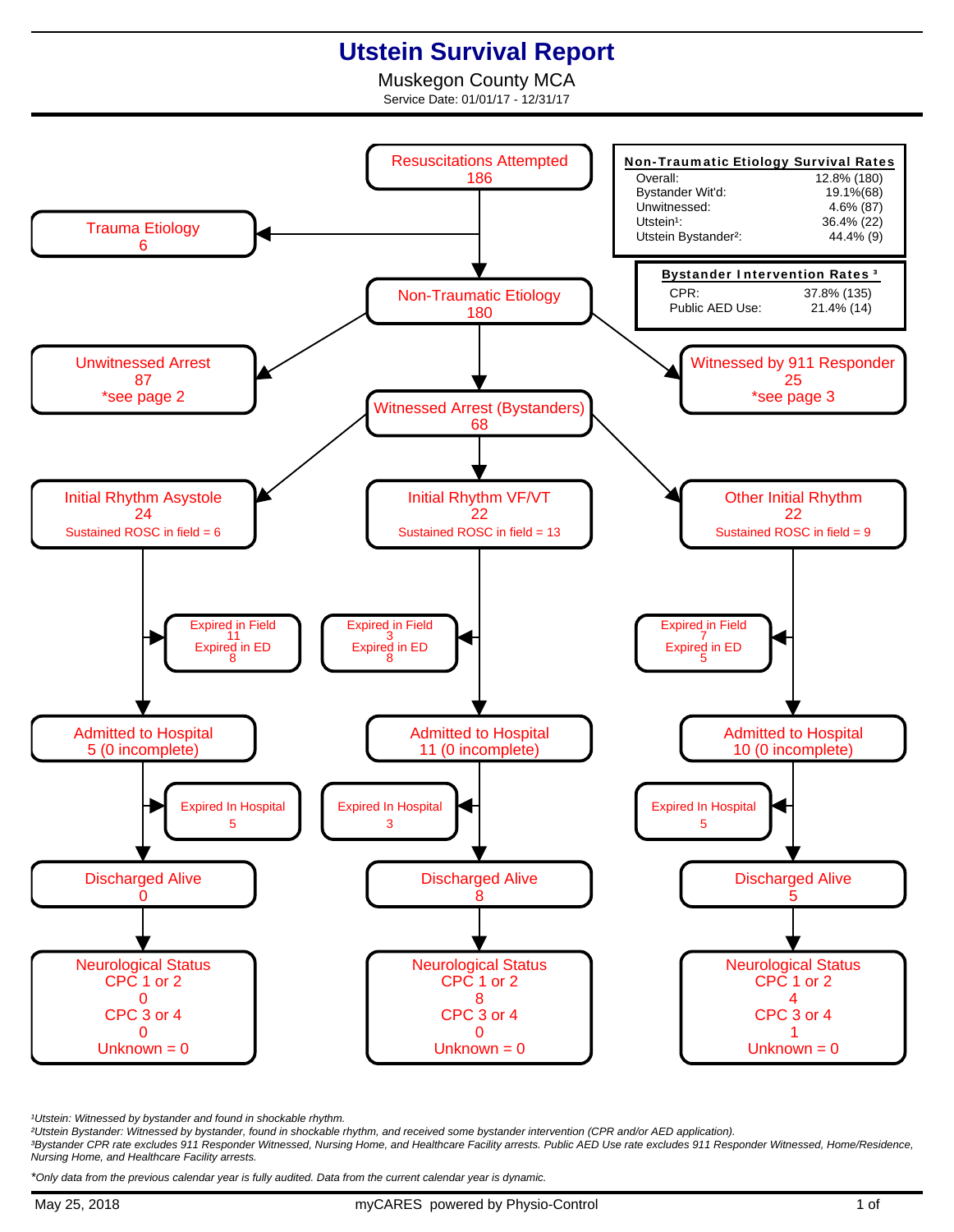## **Utstein Survival Report**

Muskegon County MCA Service Date: 01/01/17 - 12/31/17